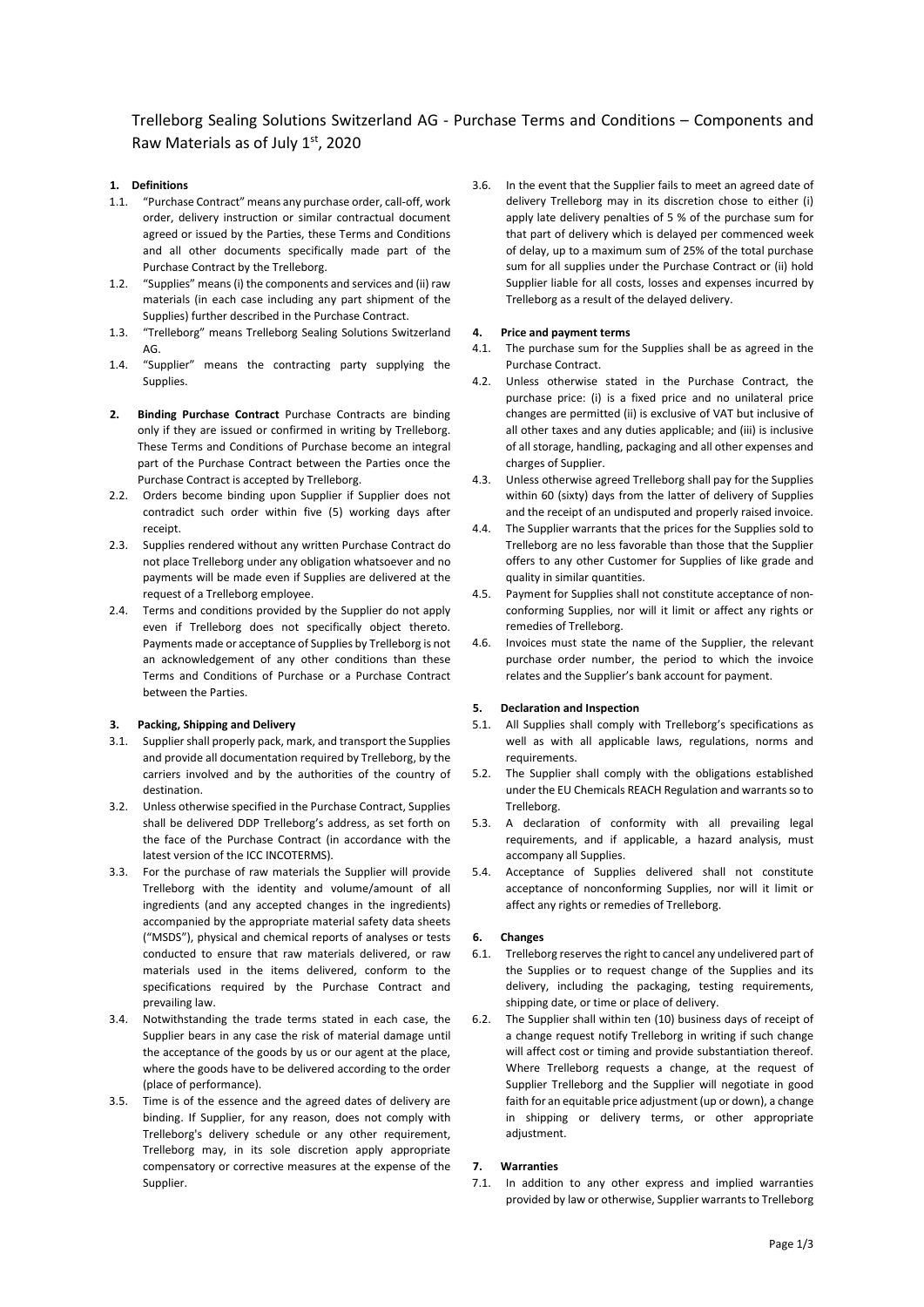that it has good and marketable title to the Supplies and that the goods shall be: (i) new; (ii) free and clear of any and all liens and encumbrances; (ii) conform with all specifications, drawings, samples and other descriptions furnished by Trelleborg or offered by Supplier; (iii) free from all defects in design (to the extent designed by Supplier), workmanship and materials; (iv) be of merchantable quality; (v) be fit and sufficient for the purposes intended by Trelleborg – to the extent known by Supplier; (vi) conform to all applicable laws in the country of production and delivery (vii) do not infringe patents or other intellectual property rights of third parties.

- 7.2. The warranty period shall be the longer of (a) two years from the date Trelleborg accepts delivery of the Supplies, or (b) the warranty period provided by applicable law.
- 7.3. The figures recorded by us during the inspection of incoming goods shall be decisive for quantities, weights and dimensions.

## **8. Default and Remedies**

- 8.1. Supplier agrees to indemnify, defend and hold harmless Trelleborg and its affiliated parties from and against any and all costs, fees, penalties, damages (direct, indirect, consequential, punitive or otherwise), attorneys' fees and all other liabilities and obligations whatsoever arising out of any claim which, in whole or in part, arises from or relates to any: (i) defect or non-conformity of the Supplies; (ii) noncompliance by Supplier with any of its representations, warranties or obligations under the Purchase Contract: (iii) negligence or fault of the Supplier in connection with the design or manufacture of the Supplies; (iv) any environmental damage, spill, discharge or emission of hazardous wastes or substances caused by a defect or contractual nonconformity of the Supplies; or (v) infringement (including contributory infringement or inducement to infringe) of any Intellectual Property Right relating to Supplies provided by Supplier.
- 8.2. In case of defects or non-conformity, Trelleborg has the right to choose the way of subsequent performance.
- 8.3. Should the Supplier not start with the correction of the defect or non-conformity without undue delay upon Trelleborg's request to remedy the defect, Trelleborg shall have, in urgent cases, in particular in order to avert imminent danger or to prevent considerable damage, the right to take these measures itself or to have them taken by a third party at the Supplier's cost.
- 8.4. Should Supplier fail to remedy the defect or non-conformity within a reasonable deadline set by Trelleborg, Trelleborg shall be entitled to terminate the Purchase Contract, in whole or in part without any liability whatsoever, or to receive a reduction of the price.

#### **9. Termination**

- 9.1. Trelleborg may terminate the Purchase Contract in whole or in part by written notice; (i) for convenience, effective thirty (30) days following delivery of a written termination notice; (ii) immediately for default.
- 9.2. Supplier shall be in default if it (i) breaches any warranty or other term of the Purchase Contract; (ii) fails to deliver or threatens not to deliver Supplies in accordance with the Purchase Contract; (iii) makes an assignment for the benefit of creditors, or if proceedings in bankruptcy or insolvency are instituted by or against Supplier.

#### **10. Limitation of Liability**

10.1. In no event shall Trelleborg be liable for any direct or indirect costs or losses, for loss of profits, for penalties incurred or for any other direct indirect consequential punitive or other damages or liabilities incurred by the Suppler or any of its

affiliates or agents as a result of a termination by Trelleborg of a Purchase Contract.

### **11. Insurance**

- 11.1. The Supplier warrants that it has reasonable insurance cover, provided by a reputable insurer, for all general liability and all products liability that may arise in respect of any Supplies made under a Purchase Contract. The limits of such insurance must be at least ten times the contractual value of the Supplies under any Purchase Contract, however never less than 25 M Euro. Unless expressly waived by Trelleborg, Trelleborg shall be named additional insured on such policies.
- 11.2. Within 10 business days from the conclusion of a Purchase Contract the Supplier shall provide Trelleborg with a certificate of insurance reasonably acceptable to Trelleborg showing the amount of coverage, the policy number, the date of expiration of the insurances and that Trelleborg is a named additional insured.
- 11.3. The Supplier, on behalf of itself and its insurers, irrevocably waives any right of subrogation against Trelleborg for any liability, cost or expenses asserted by any third party.

## **12. Set Off**

- 12.1. Trelleborg shall be entitled to set off any sums owing by Supplier to Trelleborg for any reason whatsoever, against any sums payable by Trelleborg under the Purchase Contract.
- 12.2. All rights and remedies reserved to Trelleborg in the Purchase Contract are cumulative with and in addition to all other legal or equitable remedies available to Trelleborg.

## **13. Limitation of Assignment**

13.1. The Supplier is not entitled to assign, transfer or sub-contract out any of its obligations towards Trelleborg to any third party, including without limitation the obligation to procure and supply the Supplies without Trelleborg's prior written consent.

### **14. Severability**

14.1. The Purchase Contract shall be construed so as to comply with all applicable laws. Should any provision of the Purchase Contract be found to be incompatible with prevailing legal requirements that provision shall be disregarded and shall not affect the validity of the remaining provisions.

#### **15. Secrecy**

15.1. The Purchase Contract and all commercial and secret technical details provided by Trelleborg thereunder shall be kept confidential by the Supplier and shall not be divulged to any person or entity except to those of its employees and affiliates who have a need to know for the purposes of fulfilling the Purchase Contract. The Supplier must obtain Trelleborg's written approval before publicly referring to its business relationship with the Trelleborg Group.

#### **16. Force Majeure**

16.1. Neither Trelleborg nor Supplier shall be liable to the other for delay or non performance of their obligations under the Purchase Contract which is due to a cause or causes beyond that party's control ("Force Majeure") which Force Majeure shall include (but not be limited to) Acts of God, civil disturbance, fire, storm, or flood, acts of international state governmental, federal or local authorities, bodies or institutions ("Public Authority"), non availability of shipping or other transport, lockouts, strikes or other trade disputes, or interruption or breakdown of any communication or data processing services or equipment.